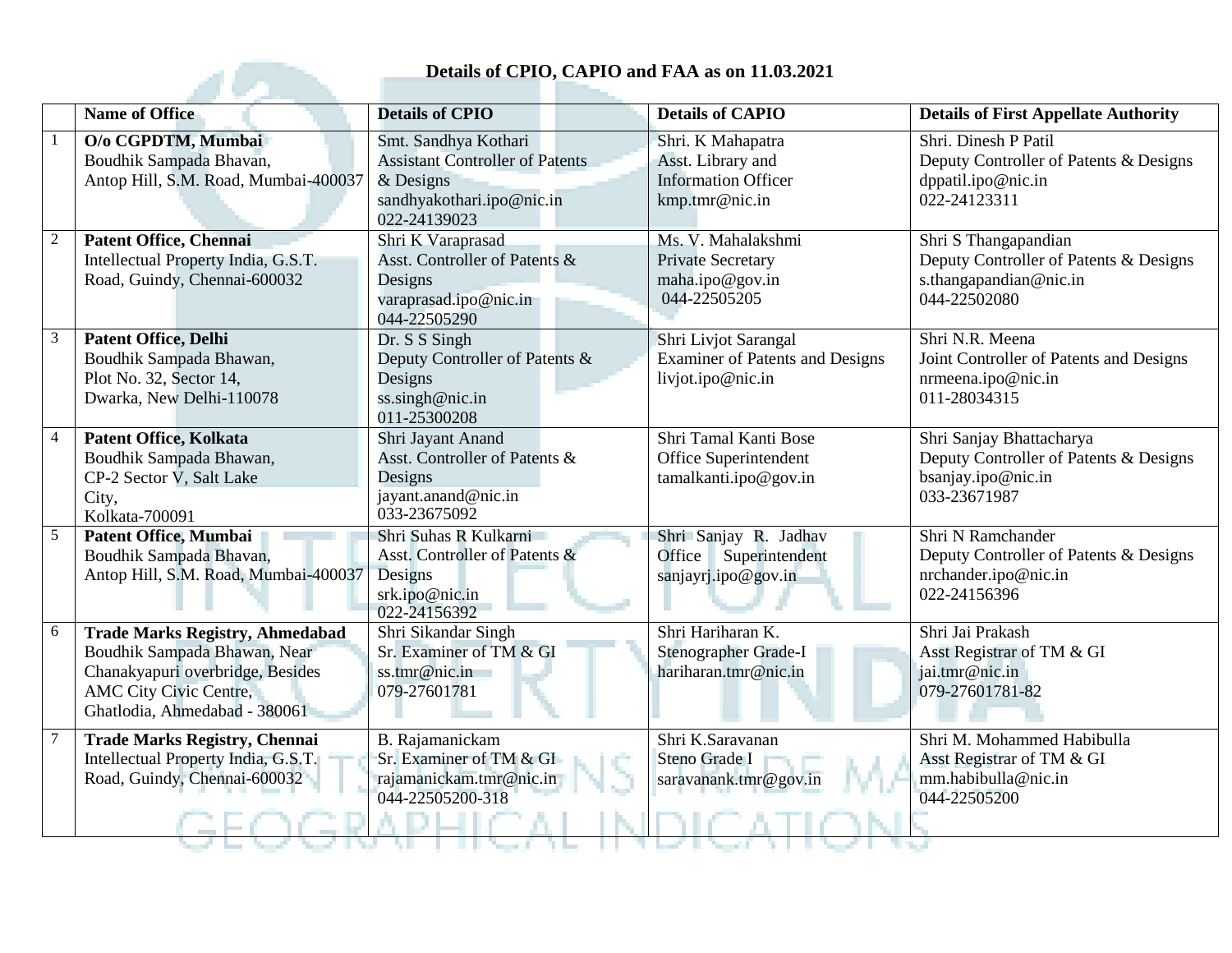| 8  | <b>Trade Marks Registry, Delhi</b><br>Boudhik Sampada Bhawan,<br>Plot No. 32, Sector 14, Dwarka,<br>New Delhi-110078             | Shri I. S. Juneja<br>Asst. Registrar of TM & GI<br>iqbal.tmr@nic.in<br>011-28032494                            | Shri Sanjay Kumar<br>Steno Grade-I<br>sanjaykr.tmr@gov.in                                | Shri Hoshiar Singh<br><b>Registrar of Copyrights</b><br>hoshiar.singh70@nic.in<br>011-28032491             |
|----|----------------------------------------------------------------------------------------------------------------------------------|----------------------------------------------------------------------------------------------------------------|------------------------------------------------------------------------------------------|------------------------------------------------------------------------------------------------------------|
| 9  | <b>Trade Marks Registry, Mumbai</b><br>Boudhik Sampada Bhavan,<br>Antop Hill, S.M. Road, Mumbai-400037                           | Shri Parag Bhendarkar<br>Senior Examiner of TM & GI<br>paragbhendarkar.ipo@nic.in<br>022-24101145-558          | Shri Shankar Gherde<br>Assistant Examiner of TM & GI<br>shankarkidbisari@gmail.com       | Shri S. B. Palo<br>Deputy Registrar of TM & GI<br>sb.palo@nic.in<br>022-24101148                           |
| 10 | <b>Trade Marks Registry, Kolkata</b><br>Boudhik Sampada Bhawan,<br>CP-2 Sector V, Salt Lake City,<br>Kolkata-700091              | Shri Debanjan Chakrabertty<br>Sr. Examiner of TM & GI<br>debanjan.c@nic.in<br>033-23677307                     | Shri Tara Shankar Gautam<br>Stenographer-Grade I                                         | Dr. Pawan Kumar Pandey<br>Deputy Registrar of TM and GI<br>pkpandey.tmr@nic.in<br>033-22905975             |
| 11 | <b>RGNIIPM (PIS), Nagpur</b><br>03, Hislop College Road, Civil lines, Near<br>Nagpur University,<br>Nagpur, Maharashtra - 440001 | Mrs. Pooja Vishal Maulikar<br>Examiner of Patents & Designs<br>poojavm.ipo@gov.in<br>0712-2540920              | Shri. S.L.Girdhar<br><b>Upper Division Clerk</b><br>sunil.girdhar@nic.in<br>0712-2542961 | <b>Shri Dinesh P Patil</b><br>Deputy Controller of Patents & Designs<br>dppatil.ipo@nic.in<br>022-24123311 |
| 12 | <b>GI Office, Chennai</b><br>Intellectual Property India, G.S.T. Road,<br>Guindy, Chennai-600032                                 | Shri Prashanth Kumar S<br>Bhairappanavar<br>Senior Examiner of TM & GI<br>prashanth.ipo@nic.in<br>044-22502092 | Shri B Babu<br><b>Upper Division Clerk</b><br>gir-ipo@nic.in, 044 - 22502092             | Shri M. Mohammed Habibulla<br>Asst Registrar of TM &GI<br>mm.habibulla@nic.in<br>044-22505200              |
| 13 | <b>Copyright Office</b><br>Boudhik Sampada Bhawan, Plot No. 32,<br>Sector 14, Dwarka New Delhi-110078                            | Shri I. S. Juneja<br>Deputy Registrar of<br>Copyright<br>iqbal.tmr@nic.in<br>011-28032494                      |                                                                                          | Shri Hoshiar Singh<br><b>Registrar of Copyright</b><br>hoshiar.singh70@nic.in<br>011-28032491              |

and the property of the con-

PATENTSTUESIGNSTI KADE MAKKS **GEOGRAPHICAL INDICATIONS**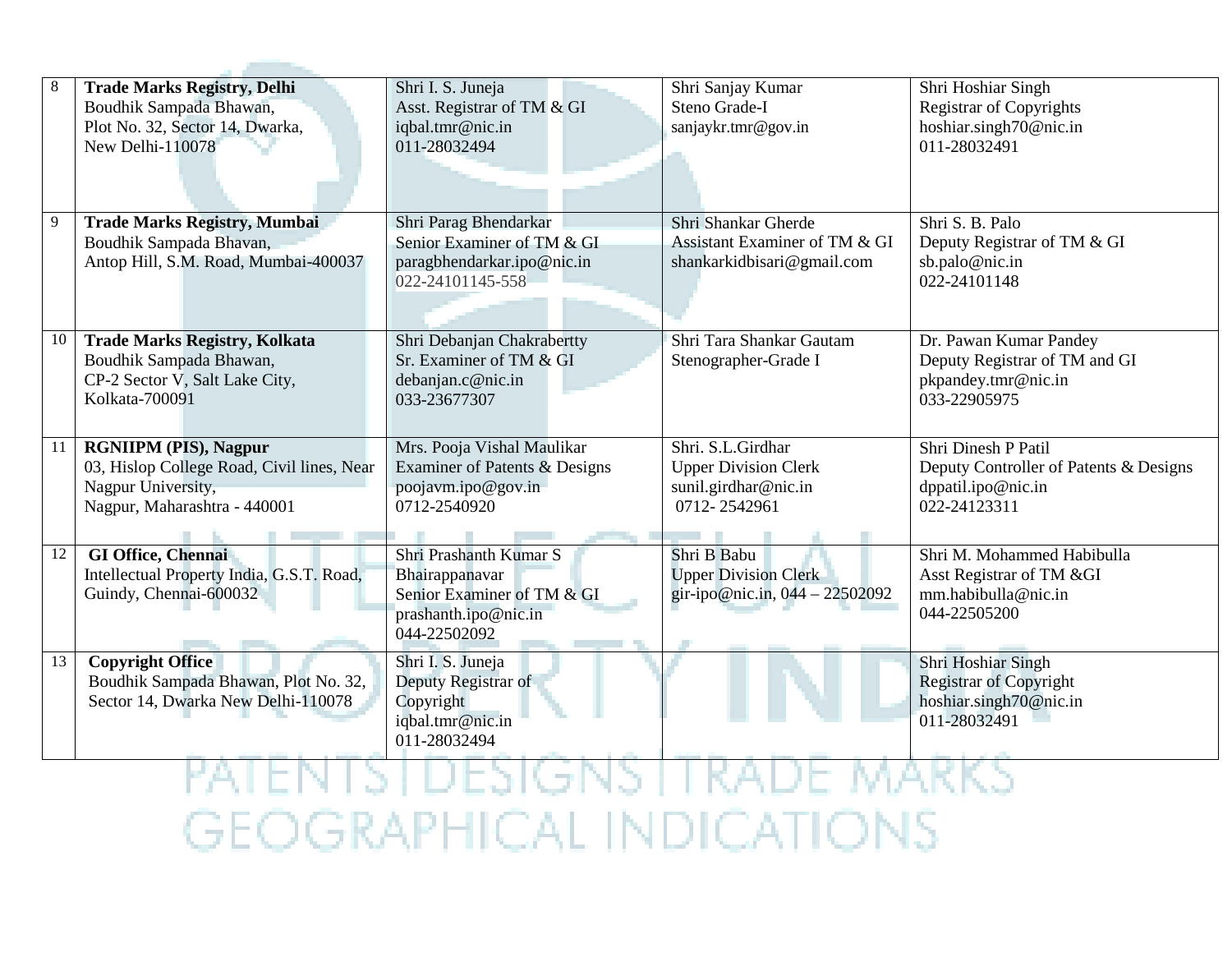## **Details of CPIO, CAPIO and FAA as on 02.12.2020**

|                | Details of CPIO, CAPIO and FAA as on 02.12.2020                                                                                                                       |                                                                                                            |                                                                                        |                                                                                          |  |
|----------------|-----------------------------------------------------------------------------------------------------------------------------------------------------------------------|------------------------------------------------------------------------------------------------------------|----------------------------------------------------------------------------------------|------------------------------------------------------------------------------------------|--|
|                | <b>Name of Office</b>                                                                                                                                                 | <b>Details of CPIO</b>                                                                                     | <b>Details of CAPIO</b>                                                                | <b>Dertilis of First Appellate Authority</b>                                             |  |
|                | O/o CGPDTM, Mumbai<br>Boudhik Sampada Bhavan,<br>Antop Hill, S.M. Road, Mumbai-400037                                                                                 | Smt. Sandhya Kothari<br><b>Assistant Controller of Patents</b><br>$&$ Designs<br>sandhyakothari.ipo@nic.in | Shri. K Mahapatra<br>Asst. Library and<br><b>Information Officer</b><br>kmp.tmr@nic.in | Shri. Dinesh P Patil<br>Deputy Controller of Patents & Designs<br>dppatil.ipo@nic.in     |  |
| $\overline{2}$ | <b>Patent Office, Chennai</b><br>Intellectual Property India, G.S.T.<br>Road, Guindy, Chennai-600032                                                                  | Shri K Varaprasad<br>Asst. Controller of Patents &<br>Designs<br>varaprasad.ipo@nic.in                     | Ms. V. Mahalakshmi<br><b>Private Secretary</b><br>maha.ipo@gov.in<br>044-22505205      | Shri S Thangapandian<br>Deputy Controller of Patents & Designs<br>s.thangapandian@nic.in |  |
| 3              | <b>Patent Office, Delhi</b><br>Boudhik Sampada Bhawan,<br>Plot No. 32, Sector 14,<br>Dwarka, New Delhi-110078                                                         | Dr. S S Singh<br>Deputy Controller of Patents &<br>Designs<br>ss.singh@nic.in                              | Shri Livjot Sarangal<br><b>Examiner of Patents and Designs</b><br>livjot.ipo@nic.in    | Shri N.R. Meena<br>Joint Controller of Patents and Designs<br>nrmeena.ipo@nic.in         |  |
| $\overline{4}$ | <b>Patent Office, Kolkata</b><br>Boudhik Sampada Bhawan,<br>CP-2 Sector V, Salt Lake<br>City,<br>Kolkata-700091                                                       | Shri Jayant Anand<br>Asst. Controller of Patents &<br>Designs<br>jayant.anand@nic.in                       | Shri Tamal Kanti Bose<br>Office Superintendent<br>tamalkanti.ipo@gov.in                | Shri Sanjay Bhattacharya<br>Deputy Controller of Patents & Designs<br>bsanjay.ipo@nic.in |  |
| $\sqrt{5}$     | Patent Office, Mumbai<br>Boudhik Sampada Bhavan,<br>Antop Hill, S.M. Road, Mumbai-400037                                                                              | Shri Suhas R Kulkarni<br>Asst. Controller of Patents &<br>Designs<br>srk.ipo@nic.in                        | Shri Sanjay R. Jadhav<br>Office Superintendent<br>sanjayrj.ipo@gov.in                  | Shri N Ramchander<br>Deputy Controller of Patents & Designs<br>nrchander.ipo@nic.in      |  |
| 6              | <b>Trade Marks Registry, Ahmedabad</b><br>Boudhik Sampada Bhawan, Near<br>Chanakyapuri overbridge, Besides<br>AMC City Civic Centre,<br>Ghatlodia, Ahmedabad - 380061 | Shri Sikandar Singh<br>Sr. Examiner of TM & GI<br>ss.tmr@nic.in                                            | Shri Hariharan K.<br>Stenographer Grade-I<br>hariharan.tmr@nic.in                      | Shri Jai Prakash<br>Asst. Registrar of TM & GI<br>jai.tmr@nic.in                         |  |
|                | <b>Trade Marks Registry, Chennai</b><br>Intellectual Property India, G.S.T.<br>Road, Guindy, Chennai-600032                                                           | <b>B.</b> Rajamanickam<br>Sr. Examiner of TM & GI<br>rajamanickam.tmr@nic.in                               | Shri K.Saravanan<br>Steno Grade I<br>saravanank.tmr@gov.in                             | Shri C G Naidu<br>Deputy Registrar of TM & GI<br>cgnaidu.ipo@nic.in                      |  |
|                |                                                                                                                                                                       |                                                                                                            |                                                                                        |                                                                                          |  |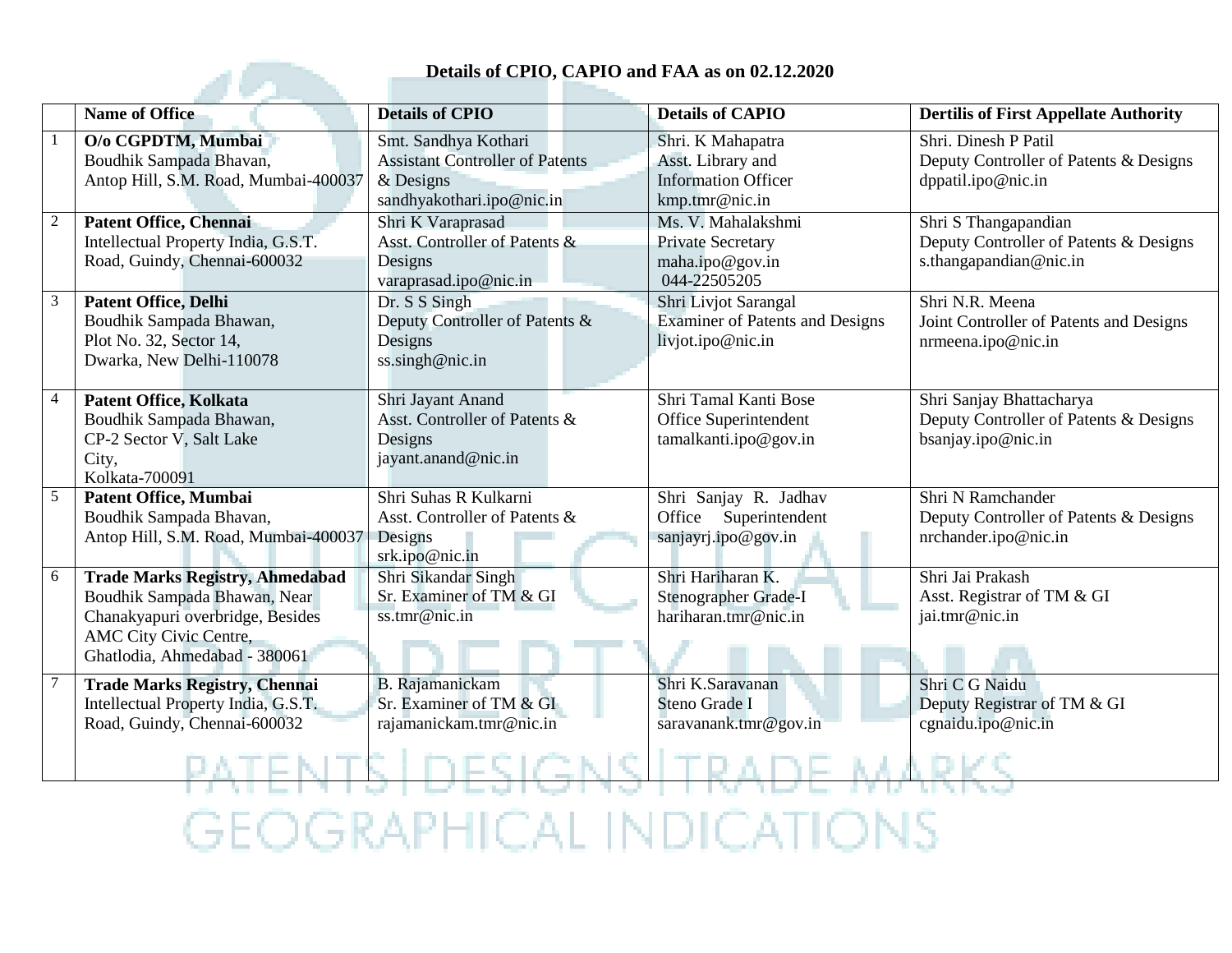| 8  | <b>Trade Marks Registry, Delhi</b>         | Shri I. S. Juneja             | Shri Sanjay Kumar              | Shri Hoshiar Singh                     |
|----|--------------------------------------------|-------------------------------|--------------------------------|----------------------------------------|
|    | Boudhik Sampada Bhawan,                    | Asst. Registrar of TM & GI    | Steno Grade-I                  | <b>Registrar of Copyrights</b>         |
|    | Plot No. 32, Sector 14, Dwarka,            | iqbal.tmr@nic.in              | sanjaykr.tmr@gov.in            | hoshiar.singh70@nic.in                 |
|    | New Delhi-110078                           |                               |                                |                                        |
|    |                                            |                               |                                |                                        |
|    |                                            |                               |                                |                                        |
| 9  | <b>Trade Marks Registry, Mumbai</b>        | Shri Parag Bhendarkar         | Shri Shankar Gherde            | Shri S. B. Palo                        |
|    | Boudhik Sampada Bhavan,                    | Senior Examiner of TM & GI    | Assistant Examiner of TM & GI  | Deputy Registrar of TM & GI            |
|    | Antop Hill, S.M. Road, Mumbai-400037       | paragbhendarkar.ipo@nic.in    | shankarkidbisari@gmail.com     | sb.palo@nic.in                         |
|    |                                            |                               |                                |                                        |
|    |                                            |                               |                                |                                        |
|    |                                            |                               |                                |                                        |
| 10 | <b>Trade Marks Registry, Kolkata</b>       | Shri Debanjan Chakrabertty    | Shri Tara Shankar Gautam       | Dr. Pawan Kumar Pandey                 |
|    | Boudhik Sampada Bhawan,                    | Sr. Examiner of TM & GI       | Stenographer-Grade I           | Deputy Registrar of TM and GI          |
|    | CP-2 Sector V, Salt Lake City,             | debanjan.c@nic.in             |                                | pkpandey.tmr@nic.in                    |
|    | Kolkata-700091                             |                               |                                |                                        |
|    |                                            |                               |                                |                                        |
| 11 | <b>RGNIIPM (PIS), Nagpur</b>               | Mrs. Pooja Vishal Maulikar    |                                | Shri Dinesh P Patil                    |
|    | 03, Hislop College Road, Civil lines, Near | Examiner of Patents & Designs |                                | Deputy Controller of Patents & Designs |
|    | Nagpur University,                         | poojavm.ipo@gov.in            |                                | dppatil.ipo@nic.in                     |
|    | Nagpur, Maharashtra - 440001               | Phone No. - 0712-2540920      |                                |                                        |
|    |                                            |                               |                                |                                        |
| 12 | <b>GI Office, Chennai</b>                  | Shri Prashanth Kumar S        | Shri B Babu                    | Shri C G Naidu                         |
|    | Intellectual Property India, G.S.T. Road,  | Bhairappanavar                | <b>Upper Division Clerk</b>    | Deputy Registrar of TM                 |
|    | Guindy, Chennai-600032                     | Senior Examiner of TM & GI    | gir-ipo@nic.in, 044 - 22502092 | cgnaidu.ipo@nic.in                     |
|    |                                            | prashanth.ipo@nic.in          |                                |                                        |
|    |                                            |                               |                                |                                        |
| 13 | <b>Copyright Office</b>                    | Shri I. S. Juneja             |                                | Shri Hoshiar Singh                     |
|    | Boudhik Sampada Bhawan, Plot No. 32,       | Deputy Registrar of           |                                | <b>Registrar of Copyright</b>          |
|    | Sector 14, Dwarka New Delhi-110078         | Copyright                     |                                | hoshiar.singh70@nic.in                 |
|    |                                            | 011-28032494                  |                                |                                        |
|    |                                            | iqbal.tmr@nic.in              |                                |                                        |
|    |                                            |                               |                                |                                        |
|    |                                            |                               |                                |                                        |

**Contract Contract Contract** 

**GEOGRAPHICAL INDICATIONS**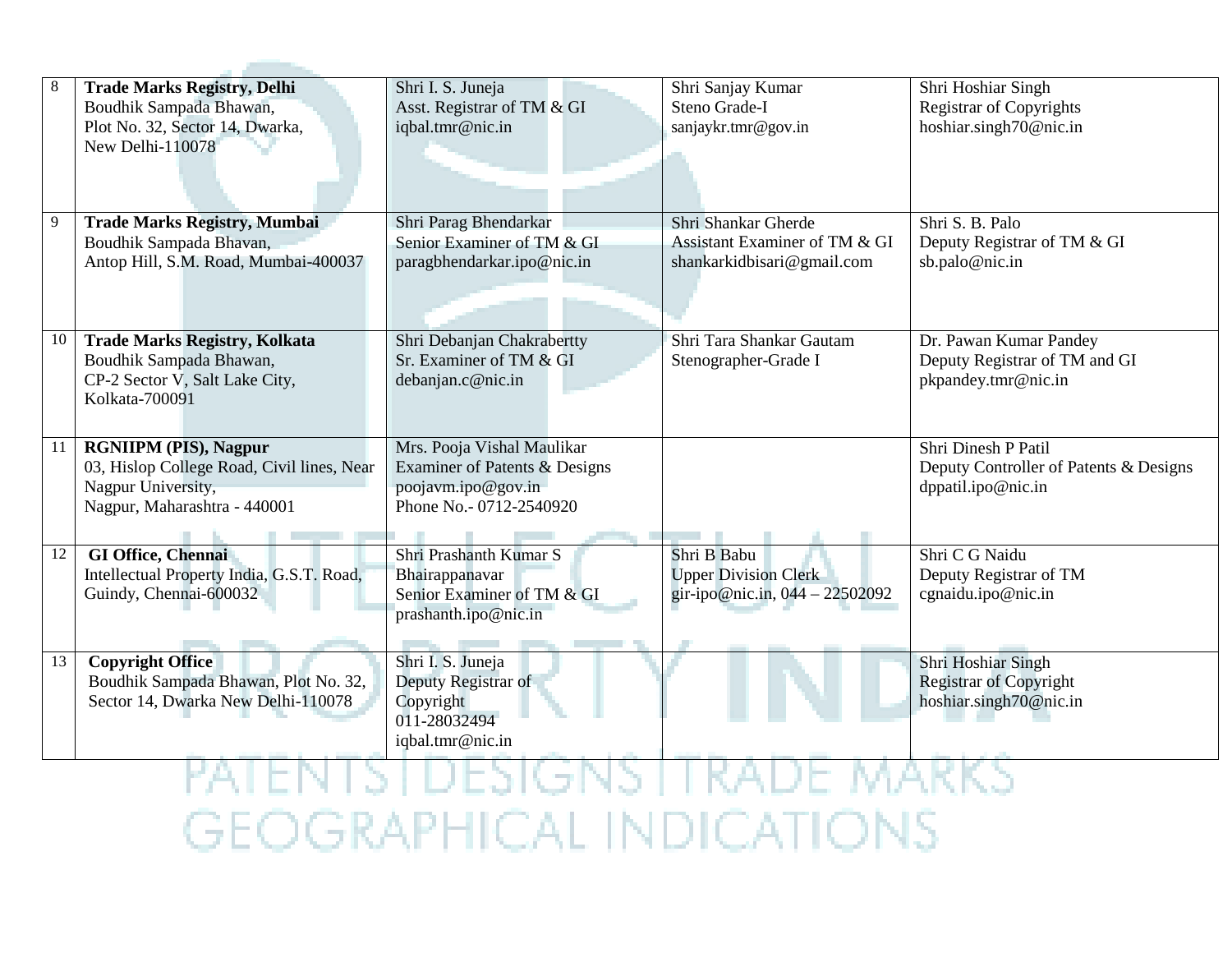## **Details of CPIO, CAPIO and FAA as on 22.10.2020**

|                | Details of CPIO, CAPIO and FAA as on 22.10.2020                                                                                                                       |                                                                                                            |                                                                                        |                                                                                          |  |
|----------------|-----------------------------------------------------------------------------------------------------------------------------------------------------------------------|------------------------------------------------------------------------------------------------------------|----------------------------------------------------------------------------------------|------------------------------------------------------------------------------------------|--|
|                | <b>Name of Office</b>                                                                                                                                                 | <b>Details of CPIO</b>                                                                                     | <b>Details of CAPIO</b>                                                                | <b>Dertilis of First Appellate Authority</b>                                             |  |
|                | O/o CGPDTM, Mumbai<br>Boudhik Sampada Bhavan,<br>Antop Hill, S.M. Road, Mumbai-400037                                                                                 | Smt. Sandhya Kothari<br><b>Assistant Controller of Patents</b><br>$&$ Designs<br>sandhyakothari.ipo@nic.in | Shri. K Mahapatra<br>Asst. Library and<br><b>Information Officer</b><br>kmp.tmr@nic.in | Shri. Dinesh P Patil<br>Deputy Controller of Patents & Designs<br>dppatil.ipo@nic.in     |  |
| $\overline{2}$ | <b>Patent Office, Chennai</b><br>Intellectual Property India, G.S.T.<br>Road, Guindy, Chennai-600032                                                                  | Shri K Varaprasad<br>Asst. Controller of Patents &<br>Designs<br>varaprasad.ipo@nic.in                     | Ms. V. Mahalakshmi<br><b>Private Secretary</b><br>maha.ipo@gov.in<br>044-22505205      | Shri S Thangapandian<br>Deputy Controller of Patents & Designs<br>s.thangapandian@nic.in |  |
| 3              | <b>Patent Office, Delhi</b><br>Boudhik Sampada Bhawan,<br>Plot No. 32, Sector 14,<br>Dwarka, New Delhi-110078                                                         | Dr. S S Singh<br>Deputy Controller of Patents &<br>Designs<br>ss.singh@nic.in                              | Shri Livjot Sarangal<br><b>Examiner of Patents and Designs</b><br>livjot.ipo@nic.in    | Shri N.R. Meena<br>Joint Controller of Patents and Designs<br>nrmeena.ipo@nic.in         |  |
| $\overline{4}$ | <b>Patent Office, Kolkata</b><br>Boudhik Sampada Bhawan,<br>CP-2 Sector V, Salt Lake<br>City,<br>Kolkata-700091                                                       | Shri Jayant Anand<br>Asst. Controller of Patents &<br>Designs<br>jayant.anand@nic.in                       | Shri Tamal Kanti Bose<br>Office Superintendent<br>tamalkanti.ipo@gov.in                | Shri Sanjay Bhattacharya<br>Deputy Controller of Patents & Designs<br>bsanjay.ipo@nic.in |  |
| $\sqrt{5}$     | Patent Office, Mumbai<br>Boudhik Sampada Bhavan,<br>Antop Hill, S.M. Road, Mumbai-400037                                                                              | Shri Suhas R Kulkarni<br>Asst. Controller of Patents &<br>Designs<br>srk.ipo@nic.in                        | Shri Sanjay R. Jadhav<br>Office Superintendent<br>sanjayrj.ipo@gov.in                  | Shri N Ramchander<br>Deputy Controller of Patents & Designs<br>nrchander.ipo@nic.in      |  |
| 6              | <b>Trade Marks Registry, Ahmedabad</b><br>Boudhik Sampada Bhawan, Near<br>Chanakyapuri overbridge, Besides<br>AMC City Civic Centre,<br>Ghatlodia, Ahmedabad - 380061 | Shri Sikandar Singh<br>Sr. Examiner of TM & GI<br>ss.tmr@nic.in                                            | Shri Hariharan K.<br>Stenographer Grade-I<br>hariharan.tmr@nic.in                      | Shri Sachin Sharma<br>Deputy Registrar of TM & GI<br>sachin.sharma@nic.in                |  |
|                | <b>Trade Marks Registry, Chennai</b><br>Intellectual Property India, G.S.T.<br>Road, Guindy, Chennai-600032                                                           | <b>B.</b> Rajamanickam<br>Sr. Examiner of TM & GI<br>rajamanickam.tmr@nic.in                               | Shri K.Saravanan<br>Steno Grade I<br>saravanank.tmr@gov.in                             | Shri C G Naidu<br>Deputy Registrar of TM & GI<br>cgnaidu.ipo@nic.in                      |  |
|                |                                                                                                                                                                       |                                                                                                            |                                                                                        |                                                                                          |  |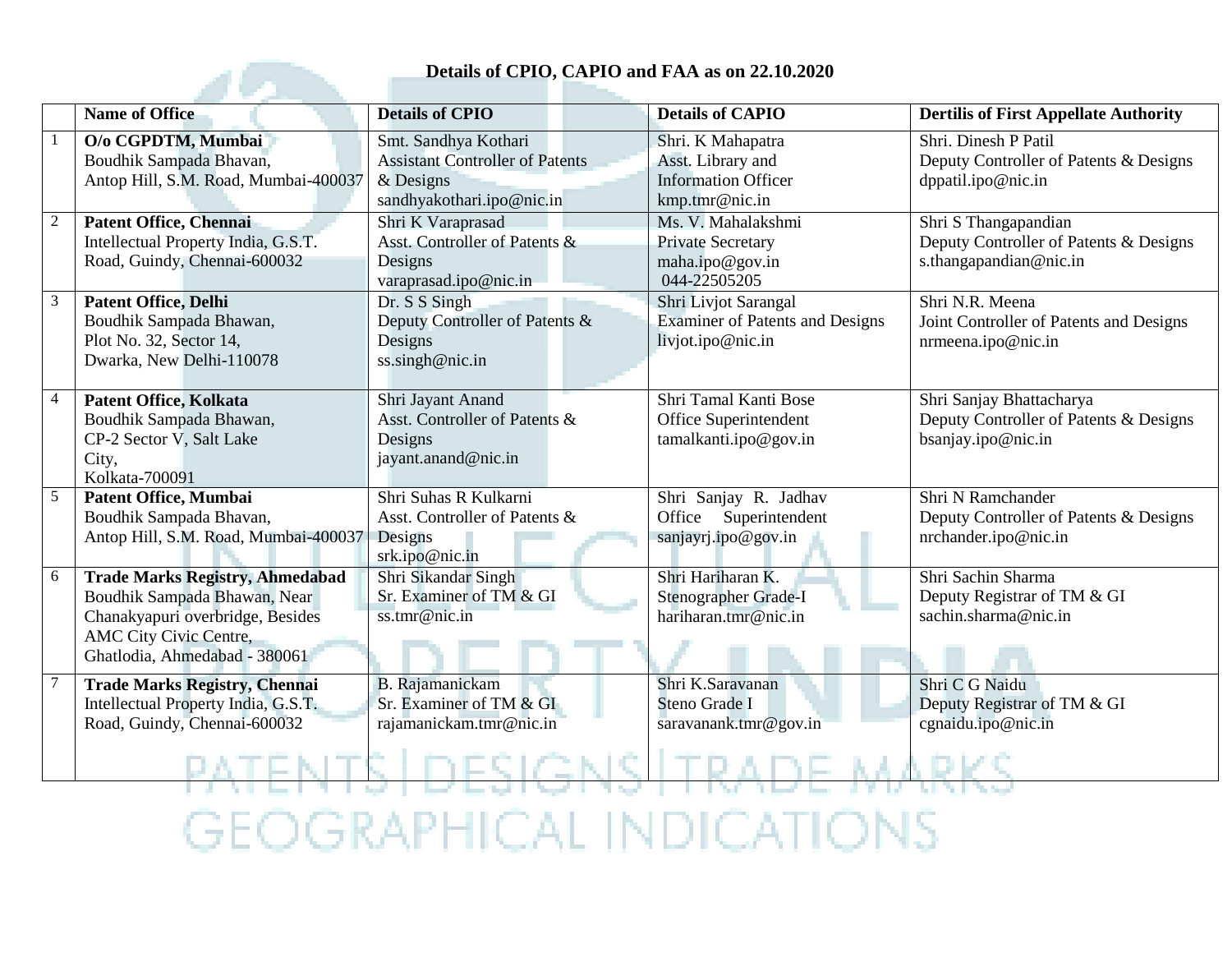| 8  | <b>Trade Marks Registry, Delhi</b>         | Shri I. S. Juneja             | Shri Sanjay Kumar              | Shri Hoshiar Singh                     |
|----|--------------------------------------------|-------------------------------|--------------------------------|----------------------------------------|
|    | Boudhik Sampada Bhawan,                    | Asst. Registrar of TM & GI    | Steno Grade-I                  | <b>Registrar of Copyrights</b>         |
|    | Plot No. 32, Sector 14, Dwarka,            | iqbal.tmr@nic.in              | sanjaykr.tmr@gov.in            | hoshiar.singh70@nic.in                 |
|    | New Delhi-110078                           |                               |                                |                                        |
|    |                                            |                               |                                |                                        |
|    |                                            |                               |                                |                                        |
| 9  | <b>Trade Marks Registry, Mumbai</b>        | Shri Parag Bhendarkar         | Shri Shankar Gherde            | Shri R A Tiwari                        |
|    | Boudhik Sampada Bhavan,                    | Senior Examiner of TM & GI    | Assistant Examiner of TM & GI  | Deputy Registrar of TM & GI            |
|    | Antop Hill, S.M. Road, Mumbai-400037       | paragbhendarkar.ipo@nic.in    | shankarkidbisari@gmail.com     | ra.tiwari@nic.in                       |
|    |                                            |                               |                                |                                        |
|    |                                            |                               |                                |                                        |
|    |                                            |                               |                                |                                        |
| 10 | <b>Trade Marks Registry, Kolkata</b>       | Shri Debanjan Chakrabertty    | Shri Tara Shankar Gautam       | Dr. Pawan Kumar Pandey                 |
|    | Boudhik Sampada Bhawan,                    | Sr. Examiner of TM & GI       | Stenographer-Grade I           | Deputy Registrar of TM and GI          |
|    | CP-2 Sector V, Salt Lake City,             | debanjan.c@nic.in             |                                | pkpandey.tmr@nic.in                    |
|    | Kolkata-700091                             |                               |                                |                                        |
|    |                                            |                               |                                |                                        |
| 11 | <b>RGNIIPM (PIS), Nagpur</b>               | Mrs. Pooja Vishal Maulikar    |                                | Shri Dinesh P Patil                    |
|    | 03, Hislop College Road, Civil lines, Near | Examiner of Patents & Designs |                                | Deputy Controller of Patents & Designs |
|    | Nagpur University,                         | poojavm.ipo@gov.in            |                                | dppatil.ipo@nic.in                     |
|    | Nagpur, Maharashtra - 440001               | Phone No. - 0712-2540920      |                                |                                        |
|    |                                            |                               |                                |                                        |
| 12 | <b>GI Office, Chennai</b>                  | Shri Prashanth Kumar S        | Shri B Babu                    | Shri C G Naidu                         |
|    | Intellectual Property India, G.S.T. Road,  | Bhairappanavar                | <b>Upper Division Clerk</b>    | Deputy Registrar of TM                 |
|    | Guindy, Chennai-600032                     | Senior Examiner of TM & GI    | gir-ipo@nic.in, 044 - 22502092 | cgnaidu.ipo@nic.in                     |
|    |                                            | prashanth.ipo@nic.in          |                                |                                        |
|    |                                            |                               |                                |                                        |
| 13 | <b>Copyright Office</b>                    | Shri I. S. Juneja             |                                | Shri Hoshiar Singh                     |
|    | Boudhik Sampada Bhawan, Plot No. 32,       | Deputy Registrar of           |                                | <b>Registrar of Copyright</b>          |
|    | Sector 14, Dwarka New Delhi-110078         | Copyright                     |                                | hoshiar.singh70@nic.in                 |
|    |                                            | 011-28032494                  |                                |                                        |
|    |                                            | iqbal.tmr@nic.in              |                                |                                        |
|    |                                            |                               |                                |                                        |
|    |                                            |                               |                                |                                        |

**Contract Contract Contract** 

**GEOGRAPHICAL INDICATIONS**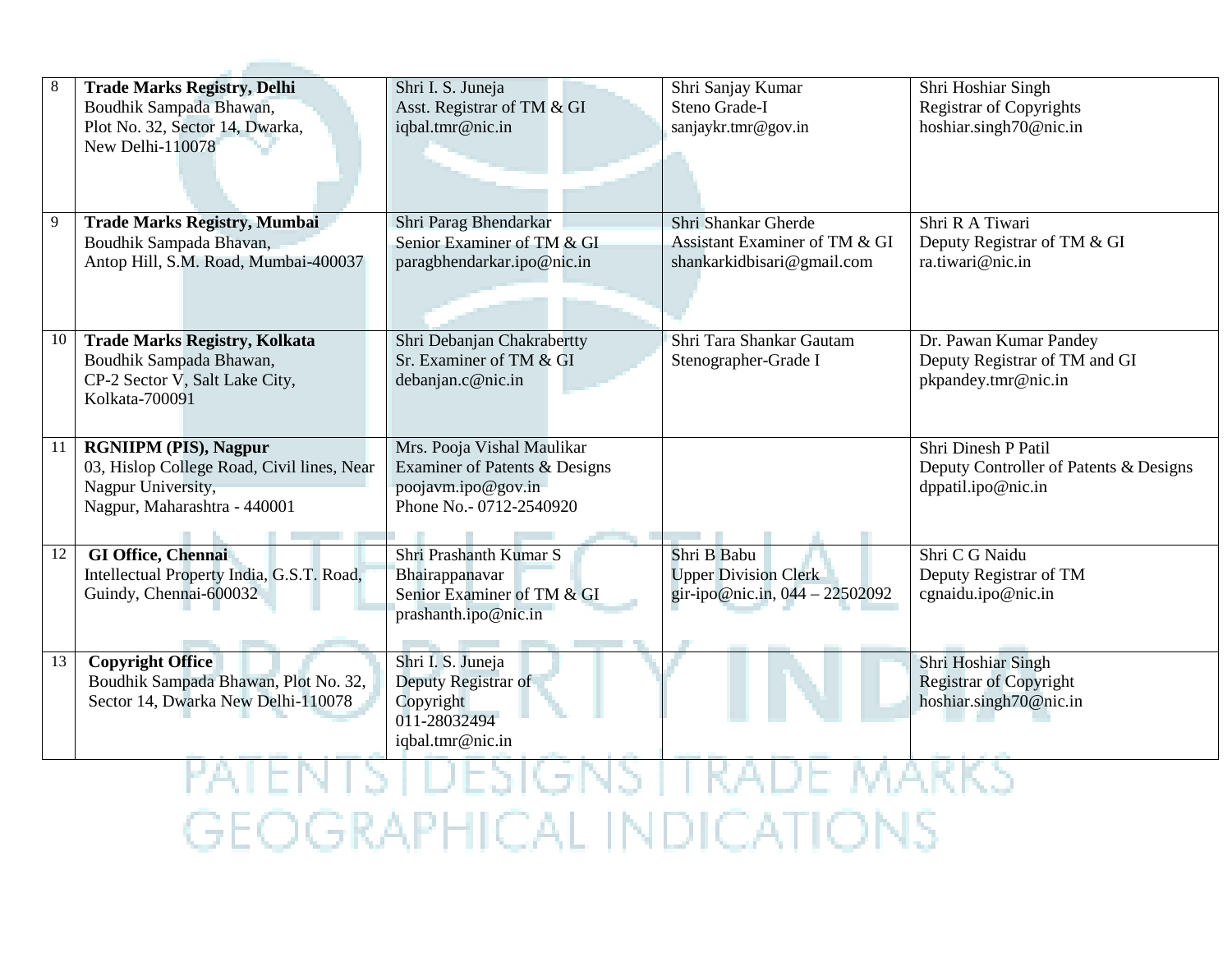|                | Name of Office                                                                                                                                                        | <b>Details of CPIO</b>                                                                 | <b>Details of CAPIO</b>                                                             | <b>Dertilis of First Appellate Authority</b>                                             |
|----------------|-----------------------------------------------------------------------------------------------------------------------------------------------------------------------|----------------------------------------------------------------------------------------|-------------------------------------------------------------------------------------|------------------------------------------------------------------------------------------|
|                | O/o CGPDTM, Mumbai<br>Boudhik Sampada Bhavan,<br>Antop Hill, S.M. Road, Mumbai-400037                                                                                 | Smt. Sandhya Kothari<br><b>Assistant Controller of Patents</b><br>$&$ Designs          | Shri. K Mahapatra<br>Asst. Library and<br><b>Information Officer</b>                | Shri. Dinesh P Patil<br>Deputy Controller of Patents & Designs<br>dppatil.ipo@nic.in     |
|                |                                                                                                                                                                       | sandhyakothari.ipo@nic.in                                                              | kmp.tmr@nic.in                                                                      |                                                                                          |
| $\overline{2}$ | <b>Patent Office, Chennai</b><br>Intellectual Property India, G.S.T.<br>Road, Guindy, Chennai-600032                                                                  | Shri K Varaprasad<br>Asst. Controller of Patents &<br>Designs<br>varaprasad.ipo@nic.in | Ms. V. Mahalakshmi<br>Private Secretary<br>maha.ipo@gov.in<br>044-22505205          | Shri S Thangapandian<br>Deputy Controller of Patents & Designs<br>s.thangapandian@nic.in |
| $\overline{3}$ | <b>Patent Office, Delhi</b><br>Boudhik Sampada Bhawan,<br>Plot No. 32, Sector 14,<br>Dwarka, New Delhi-110078                                                         | Dr. S S Singh<br>Deputy Controller of Patents &<br>Designs<br>ss.singh@nic.in          | Shri Livjot Sarangal<br><b>Examiner of Patents and Designs</b><br>livjot.ipo@nic.in | Shri Hoshiar Singh, ITS<br>Head of Office, Patent Office<br>hoshiar.singh70@nic.in       |
| $\overline{4}$ | <b>Patent Office, Kolkata</b><br>Boudhik Sampada Bhawan,<br>CP-2 Sector V, Salt Lake<br>City,<br>Kolkata-700091                                                       | Shri Jayant Anand<br>Asst. Controller of Patents &<br>Designs<br>jayant.anand@nic.in   | Shri Tamal Kanti Bose<br>Office Superintendent<br>tamalkanti.ipo@gov.in             | Shri Sanjay Bhattacharya<br>Deputy Controller of Patents & Designs<br>bsanjay.ipo@nic.in |
| $\overline{5}$ | <b>Patent Office, Mumbai</b><br>Boudhik Sampada Bhavan,<br>Antop Hill, S.M. Road, Mumbai-400037                                                                       | Shri Suhas R Kulkarni<br>Asst. Controller of Patents &<br>Designs<br>srk.ipo@nic.in    | Shri Sanjay R. Jadhav<br>Superintendent<br>Office<br>sanjayrj.ipo@gov.in            | Shri N Ramchander<br>Deputy Controller of Patents & Designs<br>nrchander.ipo@nic.in      |
| 6              | <b>Trade Marks Registry, Ahmedabad</b><br>Boudhik Sampada Bhawan, Near<br>Chanakyapuri overbridge, Besides<br>AMC City Civic Centre,<br>Ghatlodia, Ahmedabad - 380061 | Shri Sikandar Singh<br>Sr. Examiner of TM & GI<br>ss.tmr@nic.in                        | Shri Hariharan K.<br>Stenographer Grade-I<br>hariharan.tmr@nic.in                   | Shri Sachin Sharma<br>Deputy Registrar of TM & GI<br>sachin.sharma@nic.in                |
| $\overline{7}$ | <b>Trade Marks Registry, Chennai</b><br>Intellectual Property India, G.S.T.<br>Road, Guindy, Chennai-600032                                                           | Ms. M.Abirama Sundara Valli<br>Sr. Examiner of TM & GI<br>abirama.tmr@nic.in           | Shri K.Saravanan<br>Steno Grade I<br>saravanank.tmr@gov.in                          | Shri C G Naidu<br>Deputy Registrar of TM & GI<br>cgnaidu.ipo@nic.in                      |

and the contract of the con-

PATENTS | DESIGNS | TRADE MARKS **GEOGRAPHICAL INDICATIONS**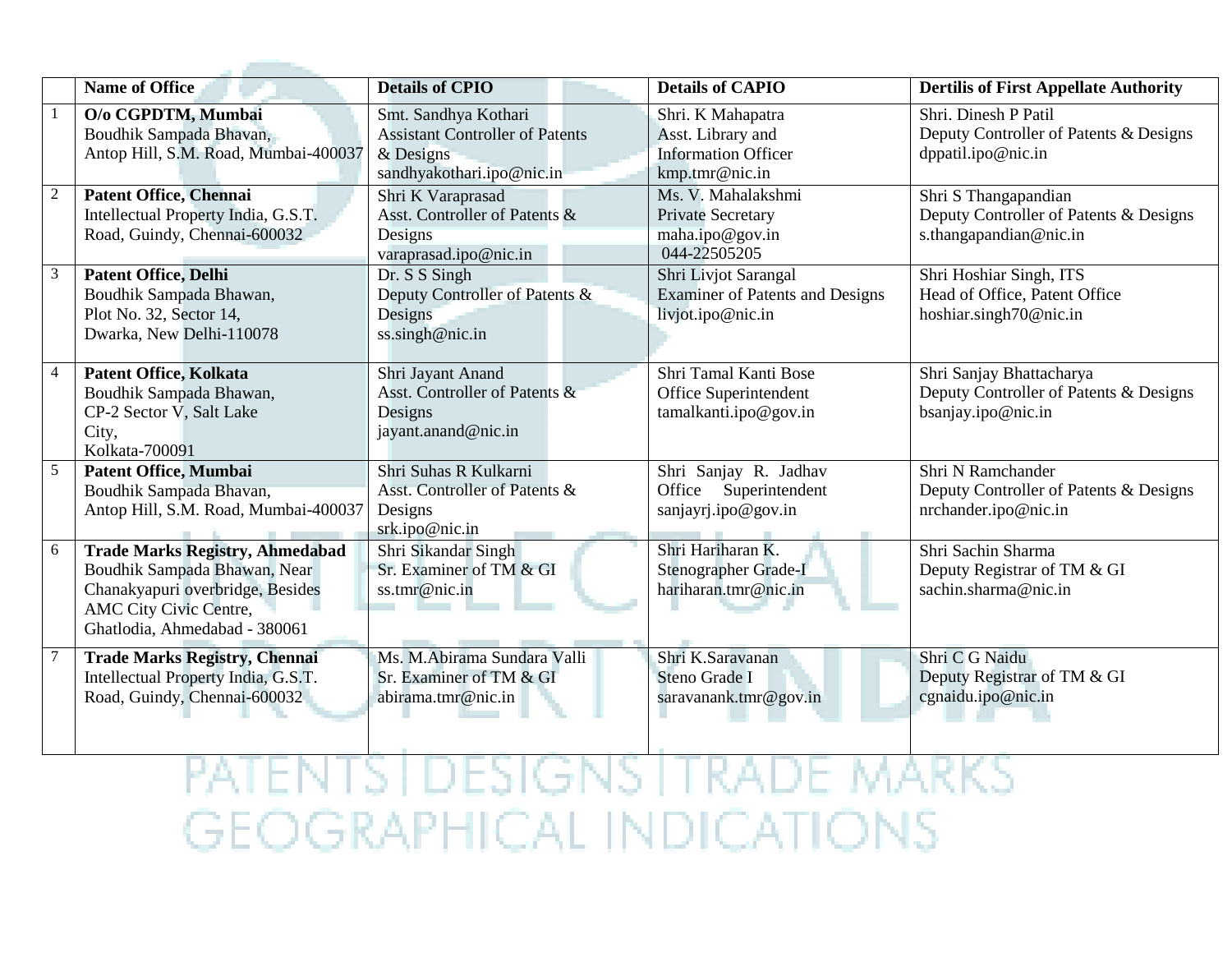| 8  | <b>Trade Marks Registry, Delhi</b><br>Boudhik Sampada Bhawan, | Shri Rajesh Oberoi<br>Asst. Examiner of TM & GI | Shri Sanjay Kumar<br>Steno Grade-I | Shri Hoshiar Singh<br><b>Registrar of Copyrights</b> |
|----|---------------------------------------------------------------|-------------------------------------------------|------------------------------------|------------------------------------------------------|
|    | Plot No. 32, Sector 14, Dwarka,<br>New Delhi-110078           | oberoi.tmr@gov.in                               | sanjaykr.tmr@gov.in                | hoshiar.singh70@nic.in                               |
| 9  | <b>Trade Marks Registry, Mumbai</b>                           | Shri Parag Bhendarkar                           | Shri Shankar Gherde                | Shri R A Tiwari                                      |
|    | Boudhik Sampada Bhavan,                                       | Senior Examiner of TM & GI                      | Assistant Examiner of TM & GI      | Deputy Registrar of TM & GI                          |
|    | Antop Hill, S.M. Road, Mumbai-400037                          | paragbhendarkar.ipo@nic.in                      | shankarkidbisari@gmail.com         | ra.tiwari@nic.in                                     |
| 10 | <b>Trade Marks Registry, Kolkata</b>                          | Shri Debanjan Chakrabertty                      | Shri Tara Shankar Gautam           | Smt. Ratan Shalya                                    |
|    | Boudhik Sampada Bhawan,                                       | Sr. Examiner of TM & GI                         | Stenographer-Grade I               | Deputy Registrar of TM and GI                        |
|    | CP-2 Sector V, Salt Lake City,                                | debanjan.c@nic.in                               |                                    | ratan.shalya@nic.in                                  |
|    | Kolkata-700091                                                |                                                 |                                    |                                                      |
|    |                                                               |                                                 |                                    |                                                      |
| 11 | <b>RGNIIPM (PIS), Nagpur</b>                                  | Mrs. Pooja Vishal Maulikar                      |                                    | Shri Dinesh P Patil                                  |
|    | 03, Hislop College Road, Civil lines, Near                    | Examiner of Patents & Designs                   |                                    | Deputy Controller of Patents & Designs               |
|    | Nagpur University,                                            | poojavm.ipo@gov.in                              |                                    | dppatil.ipo@nic.in                                   |
|    | Nagpur, Maharashtra - 440001                                  | Phone No.- 0712-2540920                         |                                    |                                                      |
|    |                                                               |                                                 |                                    |                                                      |
| 12 | <b>GI Office, Chennai</b>                                     | Shri Prashanth Kumar S                          | Shri B Babu                        | Shri C G Naidu                                       |
|    | Intellectual Property India, G.S.T. Road,                     | Bhairappanavar                                  | <b>Upper Division Clerk</b>        | Deputy Registrar of TM                               |
|    | Guindy, Chennai-600032                                        | Senior Examiner of TM & GI                      | gir-ipo@nic.in, 044 - 22502092     | cgnaidu.ipo@nic.in                                   |
|    |                                                               | prashanth.ipo@nic.in                            |                                    |                                                      |
|    |                                                               |                                                 |                                    |                                                      |
| 13 | <b>Copyright Office</b>                                       | Shri I. S. Juneja                               |                                    | Shri Hoshiar Singh                                   |
|    | Boudhik Sampada Bhawan, Plot No. 32,                          | Deputy Registrar of                             |                                    | <b>Registrar of Copyright</b>                        |
|    | Sector 14, Dwarka New Delhi-110078                            | Copyright                                       |                                    | hoshiar.singh70@nic.in                               |
|    |                                                               | 011-28032494                                    |                                    |                                                      |
|    |                                                               | iqbal.tmr@nic.in                                |                                    |                                                      |
|    |                                                               |                                                 |                                    |                                                      |

**Contract Contract Contract** 

**GEOGRAPHICAL INDICATIONS**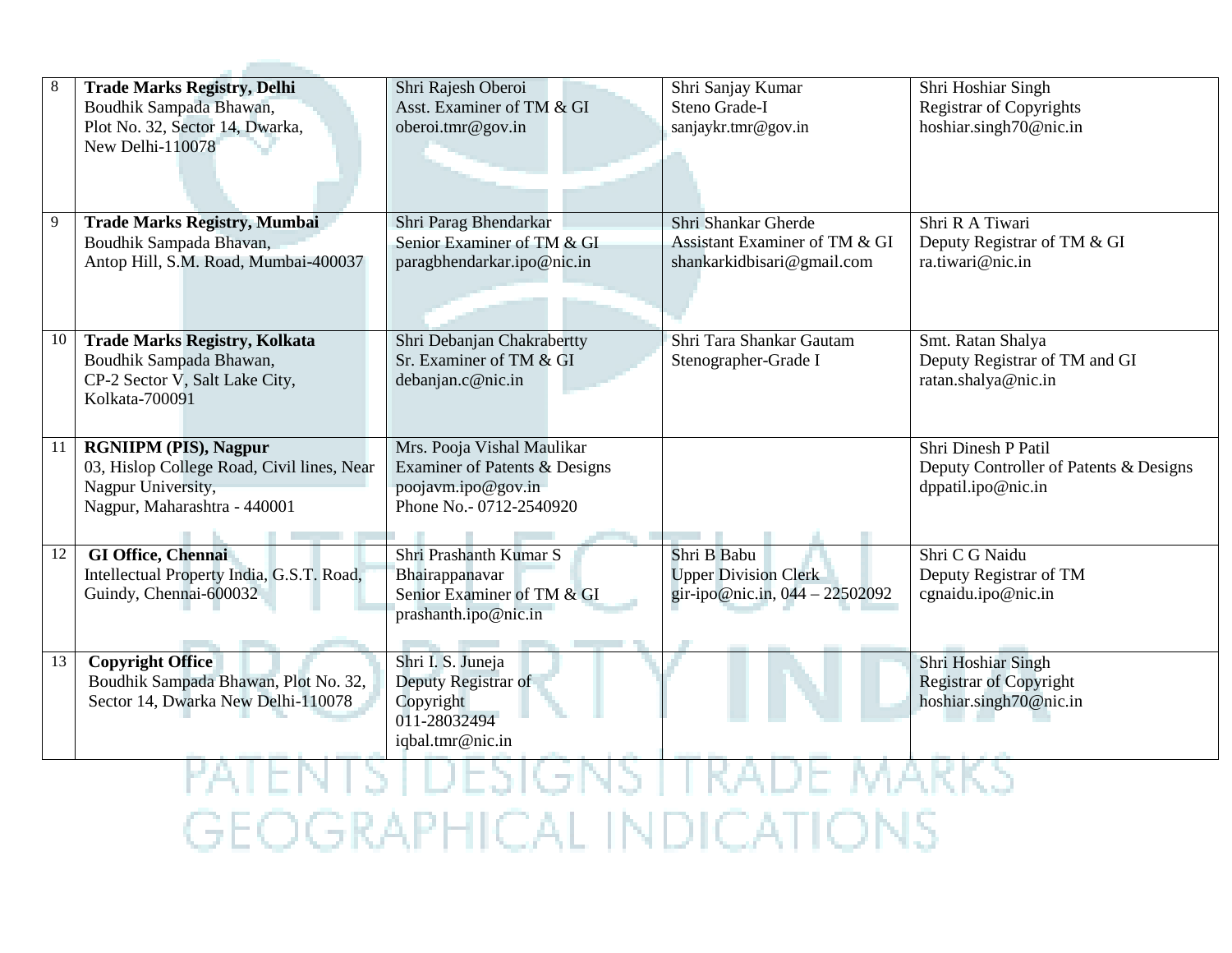|                | <b>Name of Office</b>                                                                                                                                                 | <b>Details of CPIO</b>                                                                 | <b>Details of CAPIO</b>                                                             | <b>Dertilis of First Appellate Authority</b>                                             |
|----------------|-----------------------------------------------------------------------------------------------------------------------------------------------------------------------|----------------------------------------------------------------------------------------|-------------------------------------------------------------------------------------|------------------------------------------------------------------------------------------|
|                | O/o CGPDTM, Mumbai<br>Boudhik Sampada Bhavan,<br>Antop Hill, S.M. Road, Mumbai-400037                                                                                 | Shri Kundan Kumar<br>Examiner of Patents & Designs<br>Kundankumar.ipo@nic.in           | Shri S P Gurav<br>Officer Superintendent<br>spgurav.ipo@nic.in                      | Shri Dinesh P Patil<br>Deputy Controller of Patents & Designs<br>dppatil.ipo@nic.in      |
| $\overline{2}$ | <b>Patent Office, Chennai</b><br>Intellectual Property India, G.S.T. Road,<br>Guindy, Chennai-600032                                                                  | Shri K Varaprasad<br>Asst. Controller of Patents &<br>Designs<br>varaprasad.ipo@nic.in | Ms. V. Mahalakshmi<br>Private Secretary<br>maha.ipo@gov.in<br>044-22505205          | Shri S Thangapandian<br>Deputy Controller of Patents & Designs<br>s.thangapandian@nic.in |
| $\mathfrak{Z}$ | <b>Patent Office, Delhi</b><br>Boudhik Sampada Bhawan,<br>Plot No. 32, Sector 14, Dwarka,<br>New Delhi-110078                                                         | Dr. S S Singh<br>Deputy Controller of Patents &<br>Designs<br>ss.singh@nic.in          | Shri Livjot Sarangal<br><b>Examiner of Patents and Designs</b><br>livjot.ipo@nic.in | Dr. K S. Kardam<br>Sr. Joint Controller of Patents & Designs<br>kardam.ks@nic.in         |
| $\overline{4}$ | Patent Office, Kolkata<br>Boudhik Sampada Bhawan,<br>CP-2 Sector V, Salt Lake City,<br>Kolkata-700091                                                                 | Shri Jayant Anand<br>Asst. Controller of Patents &<br>Designs<br>jayant.anand@nic.in   | Shri Tamal Kanti Bose<br>Office Superintendent<br>tamalkanti.ipo@gov.in             | Shri Sanjay Bhattacharya<br>Deputy Controller of Patents & Designs<br>bsanjay.ipo@nic.in |
| 5              | <b>Patent Office, Mumbai</b><br>Boudhik Sampada Bhavan,<br>Antop Hill, S.M. Road, Mumbai-400037                                                                       | Shri Suhas R Kulkarni<br>Asst. Controller of Patents &<br>Designs<br>srk.ipo@nic.in    | Shri Sanjay R. Jadhav<br>Office Superintendent<br>sanjayrj.ipo@gov.in               | Shri N Ramchander<br>Deputy Controller of Patents & Designs<br>nrchander.ipo@nic.in      |
| 6              | <b>Trade Marks Registry, Ahmedabad</b><br>Boudhik Sampada Bhawan, Near<br>Chanakyapuri overbridge, Besides AMC<br>City Civic Centre,<br>Ghatlodia, Ahmedabad - 380061 | Shri Sikandar Singh<br>Sr. Examiner of TM & GI<br>ss.tmr@nic.in                        | Shri Hariharan K.<br>Stenographer Grade-I<br>hariharan.tmr@nic.in                   | Shri Sachin Sharma<br>Deputy Registrar of TM & GI<br>sachin.sharma@nic.in                |
|                | <b>Trade Marks Registry, Chennai</b><br>Intellectual Property India, G.S.T. Road,<br>Guindy, Chennai-600032                                                           | Ms. M.Abirama Sundara Valli<br>Sr. Examiner of TM & GI<br>abirama.tmr@nic.in           | Shri K.Saravanan<br>Steno Grade I<br>saravanank.tmr@gov.in                          | Shri C G Naidu<br>Deputy Registrar of TM & GI<br>cgnaidu.ipo@nic.in                      |

PATENTS | DESIGNS | TRADE MARKS **GEOGRAPHICAL INDICATIONS**